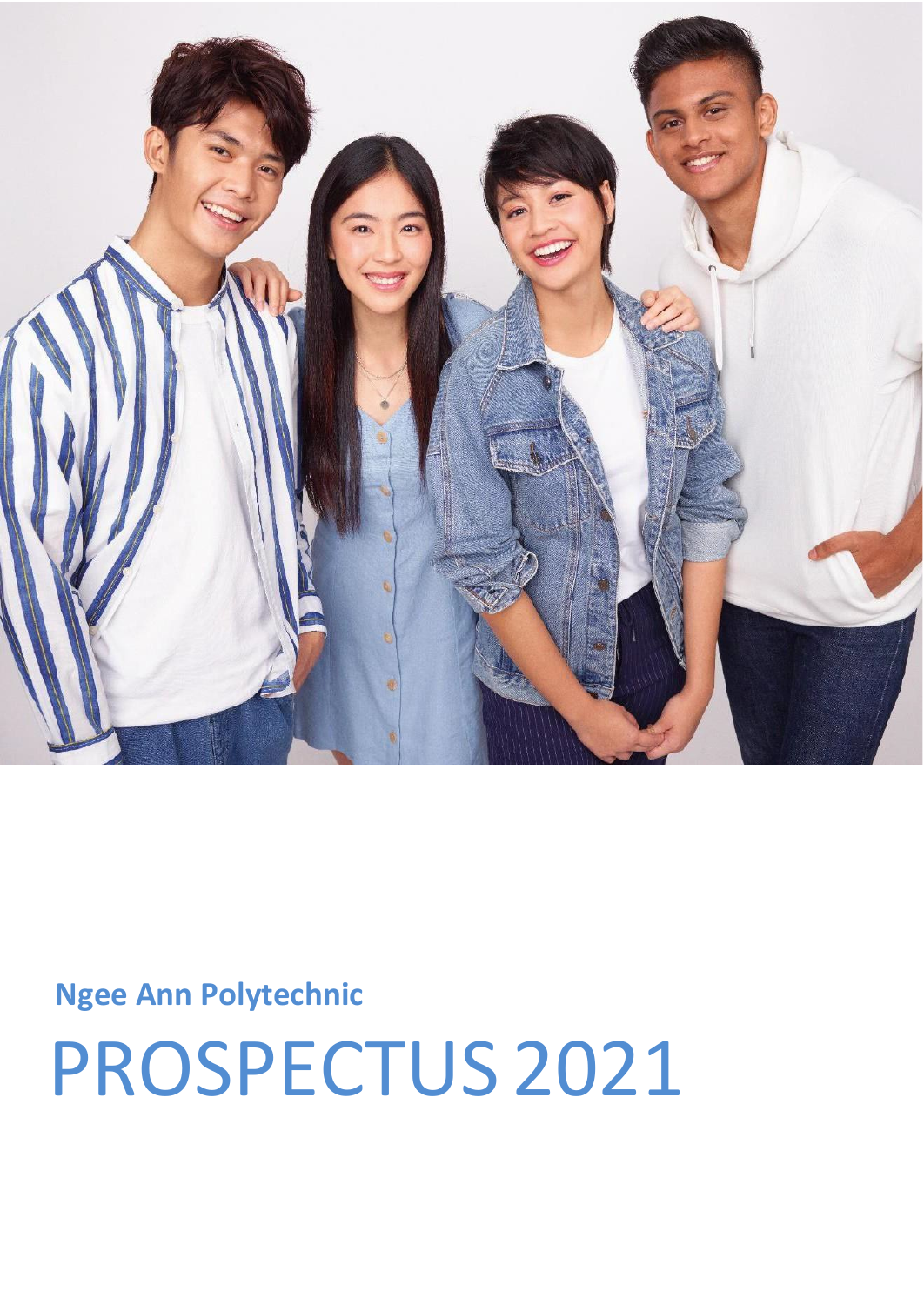# OUR **VISION**

Passion for learning. Values for life.

Graduates who are ready for a global workplace.

# OUR **MISSION**

To nurture lifelong learners who are imbued with 21st Century competencies and valued at the workplace and by society.

## OUR **VALUES**

Upholding integrity.

Striving for excellence.

Embracing innovation.

Serving the community.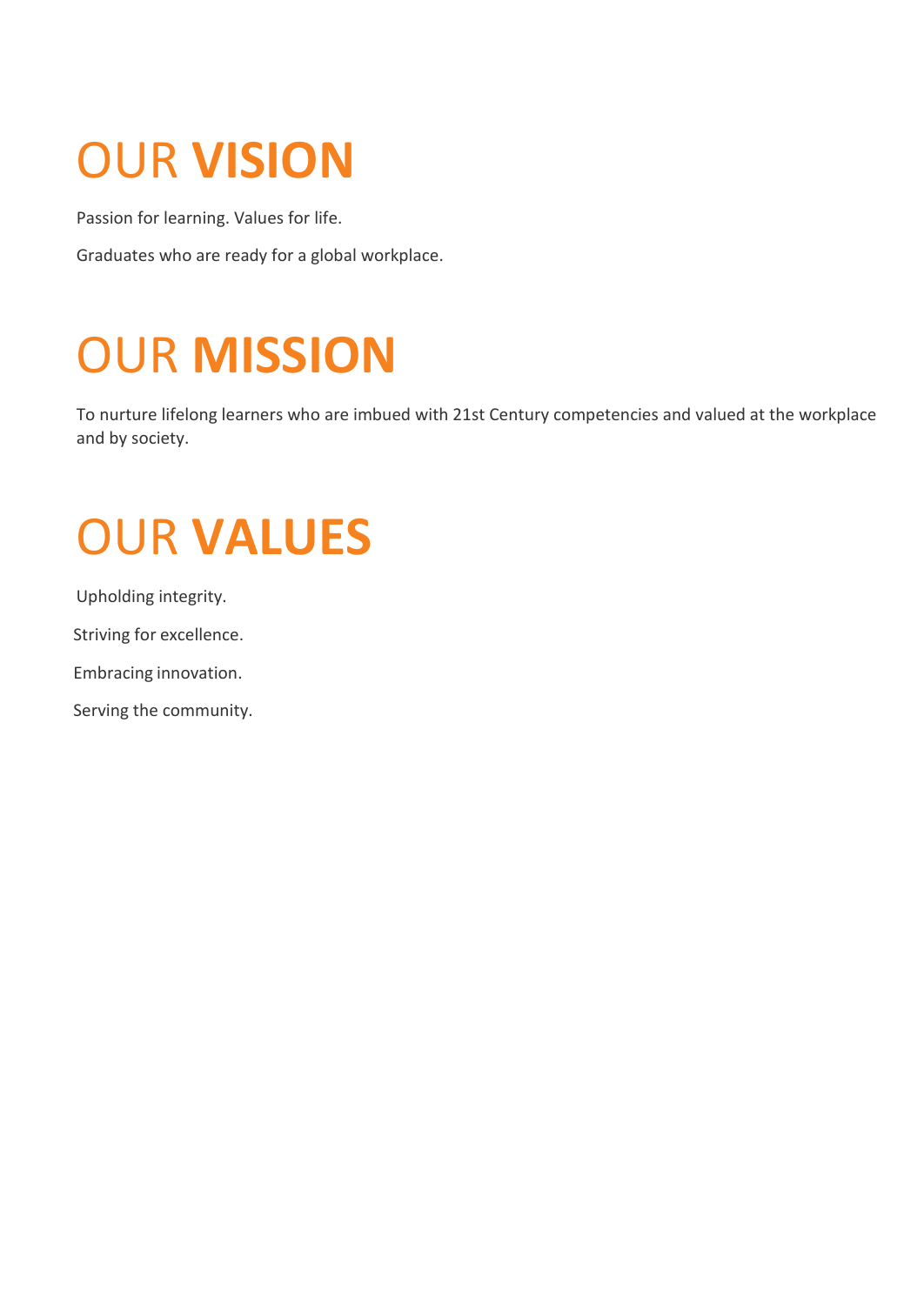

## **WHO WE ARE**

### **Building upon our Heritage**

Ngee Ann College opened its doors with just 116 students in 1963 and offered courses in language, commerce and technology. The College started offering engineering and commerce courses in 1968, and changed its name to Ngee Ann Technical College to reflect itsfocus on technical education. 14 yearslater, in 1968, the College wasrenamed Ngee Ann Polytechnic (NP) as courses were revised to promote practical and hands-on training. Five decades on from the Polytechnic's inauguration, NP has set its sights on nurturing lifelong learners and preparing them for the future workplace. As an advocate of lifelong learning, NP offers a wide range of part-time programmes and short courses through its CET [Academy fo](http://www.np.edu.sg/cet)r adult learners to upgrade their skills and knowledge.

For the Academic Year commencing in April 2020, the Polytechnic offers post-secondary students a choice of 39 full-time courses (including 3 Common Entry Programmes) through its eight academic schools:

- [School of Business & Accountancy](http://www.np.edu.sg/ba/Pages/Default.aspx)
- [School of Design & Environment](http://www.np.edu.sg/de/Pages/default.aspx)
- $\supset$  [School of Engineering](http://www.np.edu.sg/soe/Pages/default.aspx)
- **●** [School of Film & Media Studies](http://www.np.edu.sg/fms/Pages/default.aspx)
- [School of Health Sciences](http://www.np.edu.sg/hs/Pages/default.aspx)
- [School of Humanities & Social Sciences](http://www.np.edu.sg/hms/Pages/default.aspx)
- $\supset$  [School of InfoComm Technology](http://www.np.edu.sg/ict/Pages/default.aspx)
- School of Life [Sciences & Chemical Technology](http://www.np.edu.sg/lsct/Pages/default.aspx)

Our goal is to develop students who are confident,self-directed,innovativeand adaptable – equipped for success in the future economy.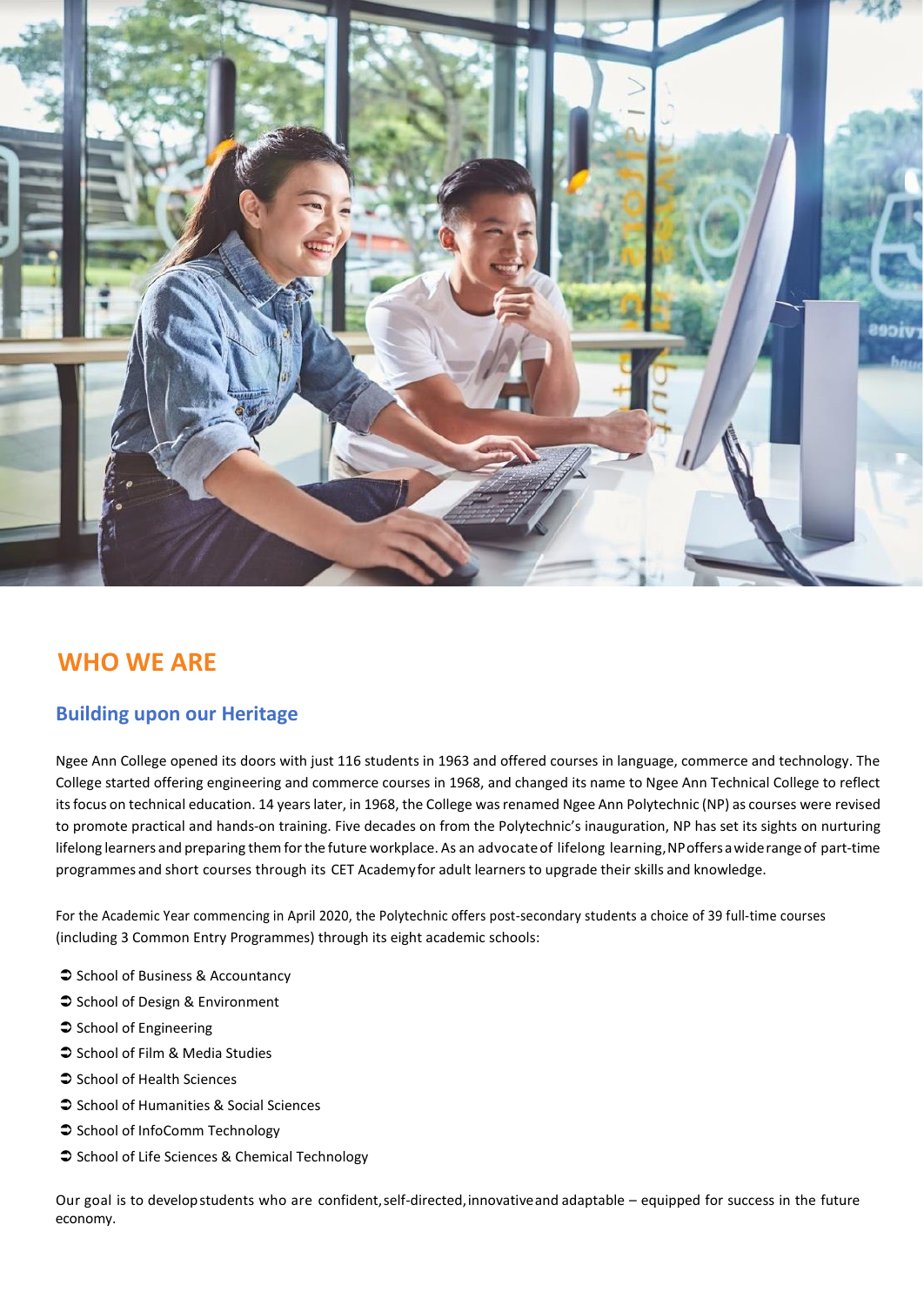### **HOW WE DO IT**

#### **Robust & Industry-relevant Curriculum**

Underpinning NP's learning model is a robust curriculum that is anchored in strong fundamentals and focuses on applied learning. The Polytechnic reviews its curricula regularly and works closely with industry partners to keep learning current and relevant. Through its Signature Pedagogies in their Professions, students learn through teaching practices that mirror that of the professions they are being trained for. NP also offers industry mentorship and multiple internships to guide students in transitioning successfully into the workplace.

#### **Future-ready Campus**

As Singapore undergoes digital transformation to become a smart nation, NP also moves in tandem to build a future-ready campus where a community of students, alumni and staff who are digitally-enabled, innovative and progressive are well- poised for the future economy.

#### **Multiple Peaks for Success**

Looking beyond academic excellence, NP strives to create an environment where education is about developing aptitudes and interests, and celebrating successes on all fronts. Every student has opportunities to discover and stretch to his or her full potential.

#### **Interdisciplinary & Global Mindset**

NP students get an immersive experience to learn, and hone an interdisciplinary and global mindset. The School of Interdisciplinary Studies gives students an edge by widening their expertise and perspectives beyond their field of study. NP also provides students with curated overseas learning opportunities to deepen their skillset and broaden their horizons.

Beyond equipping our students with knowledge and competencies, the Polytechnic also places an emphasis on values and character development. At Ngee Ann, our students are encouraged to live out our core values of respect, responsibility, resilience, integrity, compassion and gratitude, or in short, R3ICG. This is accomplished through multiple touchpoints that shape their character and inspire them to contribute to society.

To instill a sense of purposeful learning and active citizenry in students, NP has adopted service-learning pedagogy and integrated it into its core curriculum. Every NP student experiences servicelearning by applying the skills and knowledge from their course to create solutions that benefit the community.

#### **Innovation & Enterprise**

Creativity flourishes here. The Polytechnic seeks to develop and support an entrepreneurship ecosystem through a host of initiatives and programmes:

- $\supset$  An Entrepreneurship Programme, offered as one of our Interdisciplinary Studies electives, gives students the opportunity to develop their business ideas during curriculum time.
- $\supset$  A campus ecosystem that allows start-ups and innovative companies to experiment ideas and run pilots, prototypes and trials using our campus as atestbed.
- $\supset$  Our signatur[e Global](http://www.np.edu.sg/sdo/tcp/Pages/default.aspx) [Entrepreneurial Internship](http://www.np.edu.sg/sdo/tcp/Pages/default.aspx) [Programme t](http://www.np.edu.sg/sdo/tcp/Pages/default.aspx)hat enables enterprising students to experience the realities of startup life at leading innovation hubs such as Silicon Valley, Jakarta and Shanghai.

**◯** [The Sandbox, t](http://www.np.edu.sg/thesandbox/Pages/default.aspx)he Polytechnic's innovation incubator, is a onestop centre offering support to budding innovators since 2015. Students can use The Sandbox's multiple resources for generating ideas, brainstorming sessions, interacting with like-minded innovators, or innovative product development. Staff mentors are also available to help students develop their concepts, source for industry partners and commercialise their innovations. The Sandbox also provides support to studentpreneurs through a Kickstart Fund offering up to \$5,000 in financing.

#### **Self-directed & Lifelong Learning**

Learning never ends. In a world where change is constant, keeping pace with new trends and the latest skills will give you an edge. Our programmes are designed to enthuse students with a love for learning. Self-initiated discovery is incorporated into the curriculum so that students will take charge of their learning.

NP's [CET Academy p](http://www.np.edu.sg/cet/Pages/default.aspx)lays a vital role in keeping learners in pace with the everevolving world and the increasingly disruptive economy. From short courses to formal diplomas and Workforce Skills Qualification (WSQ) & SkillsFuture programmes, our CET Academy aims to future proof careers and ensure continued employability.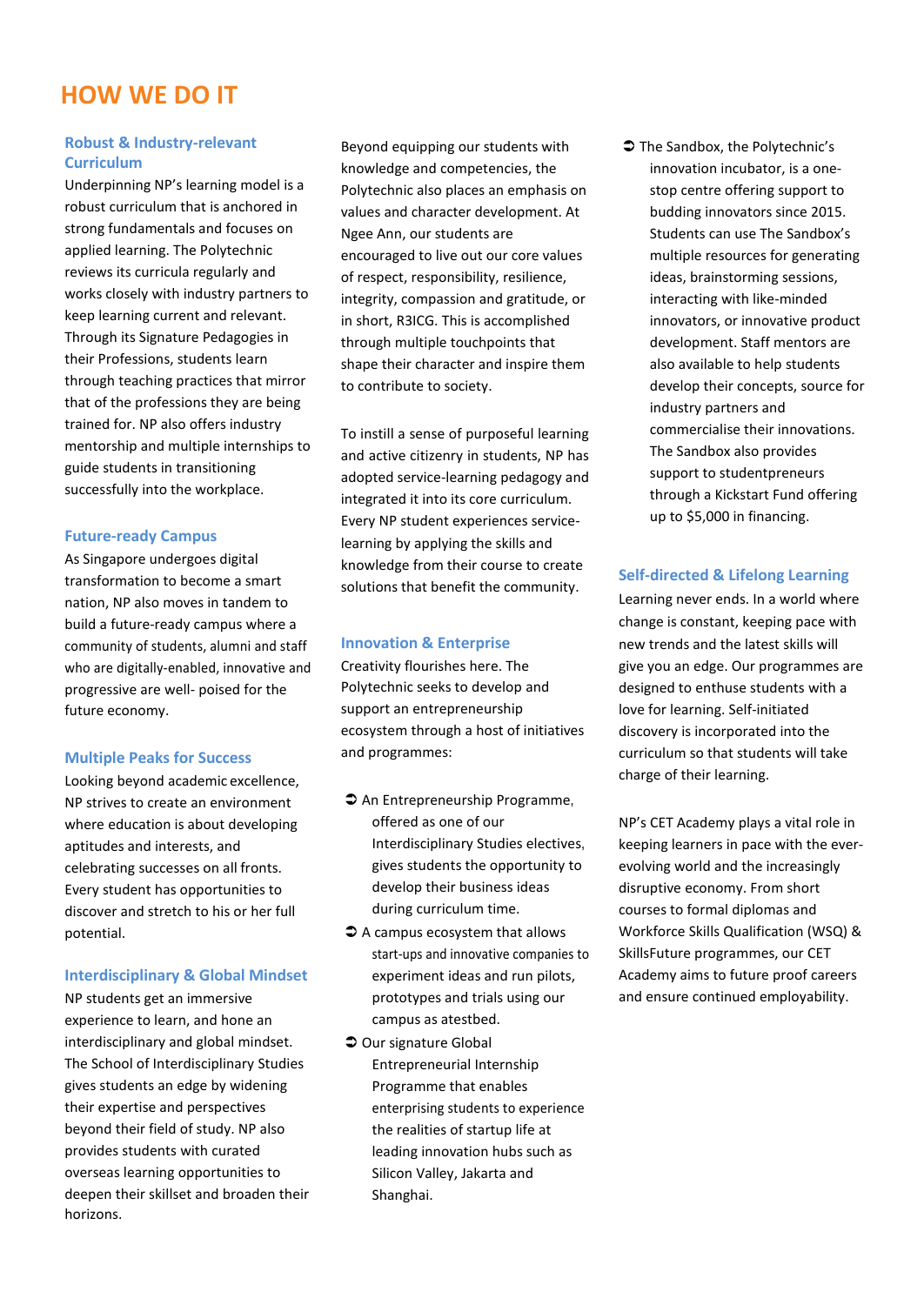## **CLUBS & SOCIETIES**

NP offers our students Co-Curricular Activities (CCAs) under six categories: Arts & Cultural, Community Service, Special Interest, Sports, Students' Union, and Academic Societies.

#### **Community Service**

- S BP-NP Mentoring Club
- Environmental Rangers Club
- $\bullet$  Food Aid Club
- $ightharpoonup$  Hi! Club
- **⊃** Leo Club
- $\supset$  NP BB Primers Club
- $\supset$  Red Cross Youth Club Chapter
- **→ Rotaract Club**

#### **Arts & Cultural**

- $\supset$  B-Boys Club
- $\supset$  Chinese Calligraphy Club
- **◯** Chinese Dance Club
- Chinese Drama Club
- **●** Chinese Orchestra Club
- $\supset$  Concert Band Club
- Contemporary Dance Club
- $\supset$  Dance Sport Club
- $\supset$  Dragon and Lion Dance Club
- English Drama Club
- $\supset$  Hip Hop Club
- Indian CulturalSociety
- Japanese Cultural Club
- $\bullet$  Korean Cultural Club
- $\supset$  Malay Cultural Club
- $\supset$  Percussion Club
- $\supset$  Photography Club
- $\bullet$  Piano Club
- $\supset$  Song Composing Club
- $\supset$  Stage Production Club
- $\supset$  Strings Club
- Voices Club

#### **Academic Societies**

- **Business & Accountancy**
- Design & Environment
- **◯** Engineering
- **→ Film & Media Studies**
- **→ Health Sciences**
- **Humanities & Social Sciences**
- $\supset$  InfoComm Technology
- Life Sciences & Chemical Technology

#### **Special Interest**

- $\supset$  Astronomy Club
	- **●** Board Games Club
- **●** Buddhist Society
- $\supset$  Campus Crusade for Christ
- Catholic Youth Apostolate
- $\supset$  CCA Champions Club
- **◯** Chess Club
- Christian Fellowship
- $\supset$  Computer Club
- $\supset$  Cue Sports Club
- Current Affairs Club
- $\supset$  Judo Club
- Lionhearters Club
- $\supset$  Muay Thai Club
- Muslim Students' Society
- **Radio Control Club**
- $\supset$  Shooting Club
- $\supset$  Silat Club
- $\supset$  Taekwondo Club
- $\supset$  The Navigators
- $\supset$  Toastmasters Club
- $\bullet$  Wushu Club

#### **Students' Union**

**→ NP Students' Union** 

#### **Sports**

- $\bullet$  Aerobics Club
- $\supset$  Archery Club
- Badminton Club
- **■** Basketball Club
- **■** Bowling Club
- $\bullet$  Canoeing Club
- $\supset$  Climbing Club
- $□$  Dragon Boat Club
- $\supset$  Fencing Club
- $\supset$  Floorball Club
- $\supset$  Football Club
- $\triangle$  Handball Club
- $\supset$  Hockey Club
- $\supset$  Inline Skating Club
- Lifesaving Club
- $\supset$  Netball Club
- **◯ Outdoor Adventure Club**
- **◯ Rugby Club**
- $\supset$  SoftballClub
- $\supset$  Squash Club
- $\supset$  Swimming Club
- $\supset$  Table Tennis Club
- $\supset$  Tchoukball Club
- $\supset$  Tennis Club
- $\supset$  Touch Rugby Club
- Track & Field Club
- Ultimate Frisbee Club
- Volleyball Club
- Water Polo Club
- $\supset$  Yoga Club